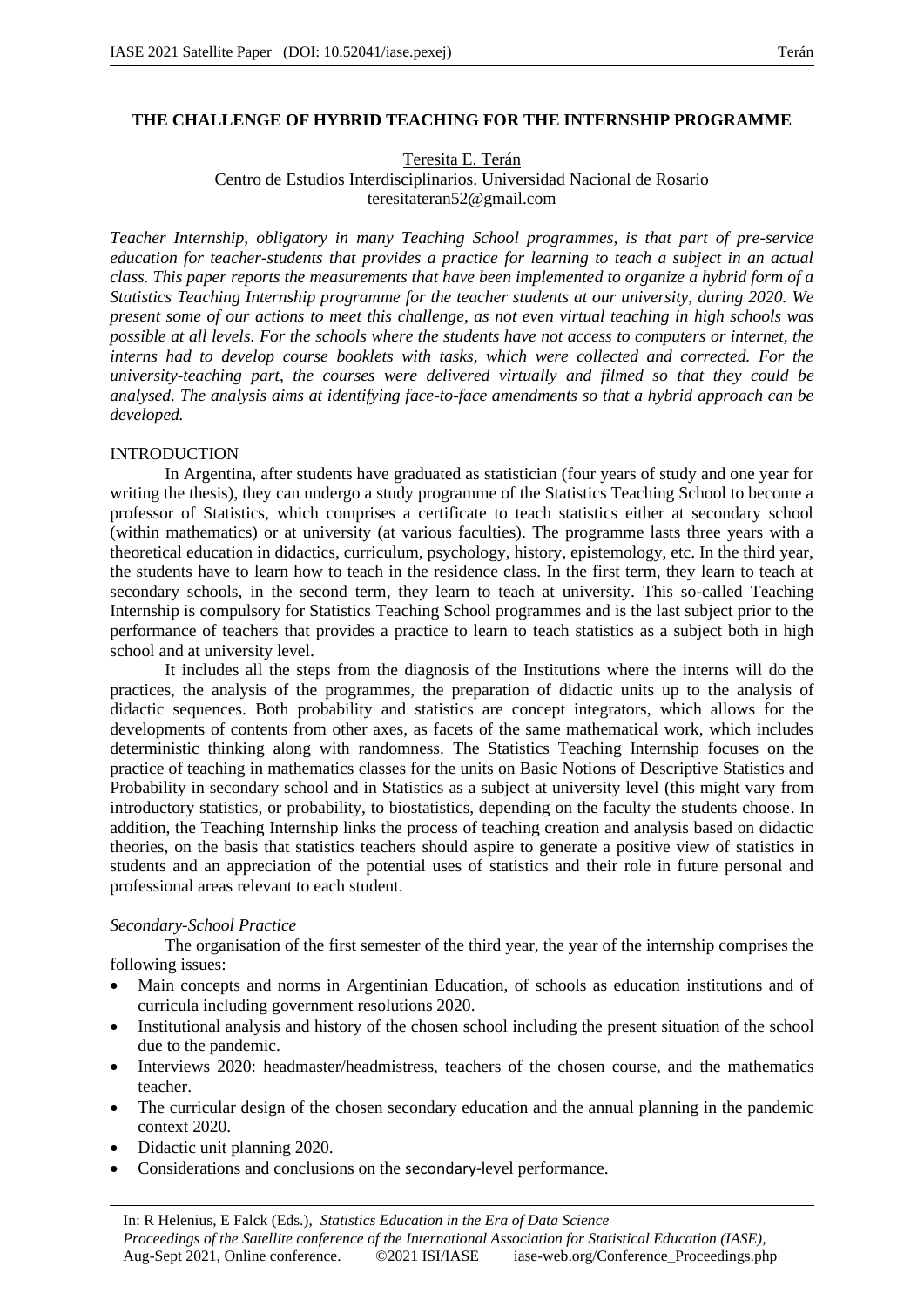The organisation of the second semester of the third year, the year of the internship comprises the following issues:

- Analysis of university education in Argentina with respect to private and state-run universities.
- Government Resolutions 2020.
- Institutional analysis and history of the faculty.
- Interviews with headmaster/mistress, Teaching Experience.
- Didactic Unit Planning.
- Virtual Didactic Unit 2020.
- Considerations and conclusions on the university-level performance.

## *Final Integrative Report for the Internship Virtual Classroom*

Finally, the students have to defend their didactical analyses of their teaching work before a board of three professors. The evaluation comprises the following issues:

- Statistics and Mathematics.
- Fundamentals, general concept of epistemology.
- Mathematics and its relationship with epistemology
- Teaching of mathematics, statistics and its relation to epistemology.
- In this report, the Internship programme prior to the pandemic is presented; yet, since virtuality has come to stay, a hybrid teaching will eventually be applied.

### **METHOD**

In the first semester, the interns would select the secondary school to carry out their practice and in the second semester, they would choose a public or private university school, provided Statistics is a subject in the curriculum.

Once the interns chose the secondary school, they opted for a course from Year 1 to 5 and had to attend classes for three weeks as observers, propose daily and weekly subject protocol as nonparticipant observers and write a diagnosis on the chosen students. Furthermore, they had to resort to the Mathematics teacher's planning; within it, they had to refer to the units of Descriptive Statistics Notions and Probability. Based on the curriculum of the Ministry of Santa Fe Province for this unit, they had to propose – as didactic strategies for the Statistics axis throughout secondary level – extramathematical problem situations that allow students to interpret and elaborate information on the essential concepts. The list of required concepts and methods covered:

- population, sample, qualitative and quantitative variables, discrete and continuous variables;
- data organization and representation via frequency tables and graphs;
- the statistics mean, mode and median and the interpretation of their meaning;
- the practical performance of inferences and suitable argumentation for decision-making;
- the significance of relative frequencies of an event, the determination of such frequencies through real or simulated experiences; and
- the comparison of relative frequencies with the underlying theoretical probability

Referring to the axis proposed by the Ministry as well as the planning of the selected Mathematics teacher, the students had to comment specifically on the Statistics unit based on didactic theories learned in the preceding Curriculum and the Didactics course. Then, they had to observe two classes taught by the course teacher, plan the remaining classes for such students along the development of the unit and teach-practice them as an internship teacher. The mathematics teacher of the course guided and assessed them and on two unannounced occasions, the Internship Professor observed the class and completed the observation protocol already validated by the chair.

To conclude the first semester practice, the intern should present a report including: an interview with the headmaster/headmistress, with any teacher of the course and with the math teacher; the analysis of the math teacher's planning, a substantiation on the Unit of Statistics Notions and Probability, and their own lesson planning along with a contextual problem situation upon any upcoming topic to be sorted out together with their own evaluation of their experience in secondary school. This report together with the marks by the Math teacher of the selected course and the Internship Teacher constitute the assessment in the process of this first semester.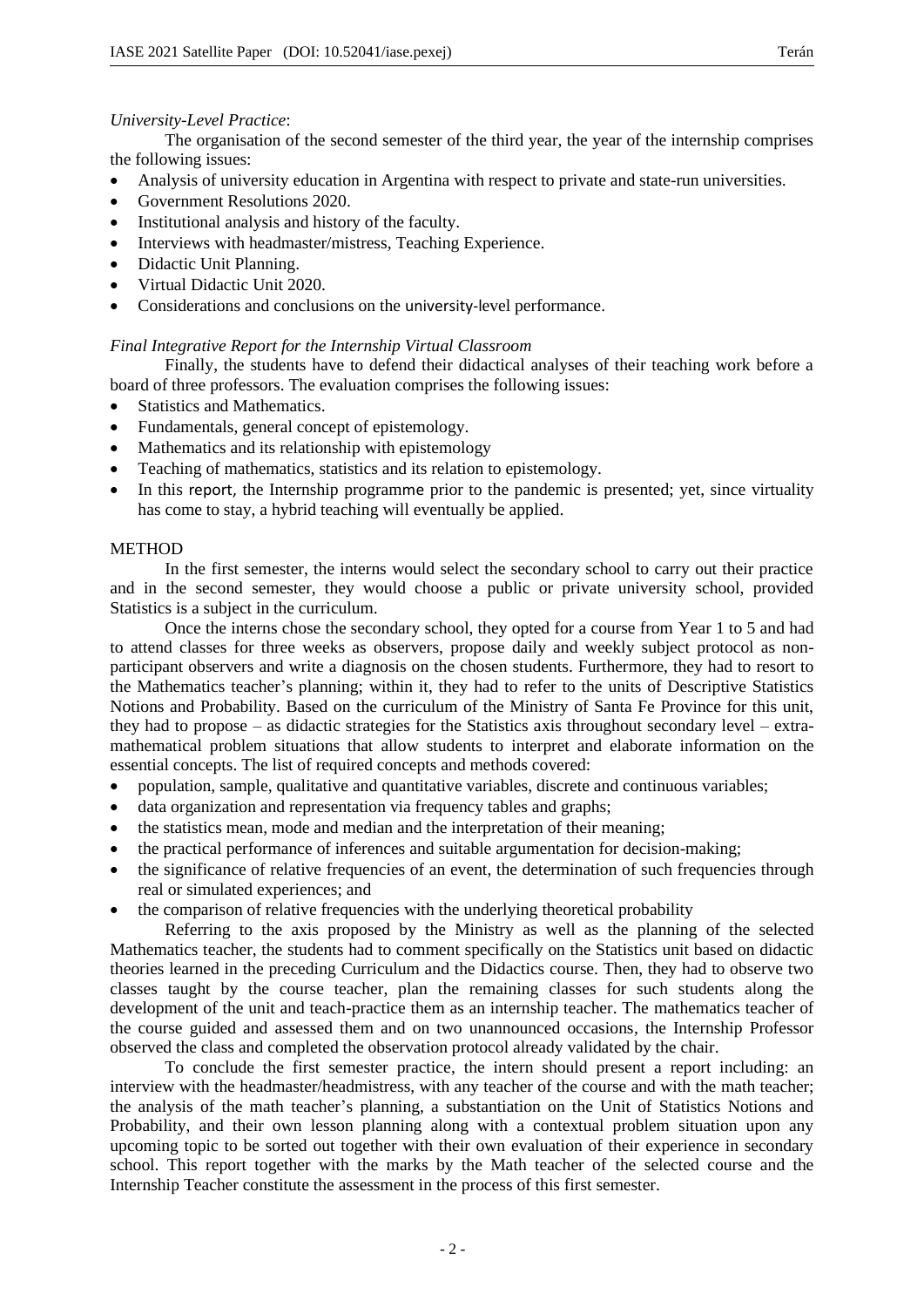In the second semester, after the selection of university, school and studies where statistics was an eligible subject, they would attend and observe the statistics lessons for a month, analyse the professor's planning of the subject, optionally propose changes where appropriate and then, practise teaching for two months under the supervision and assessment of the statistics professor, while the internship professor would visit and assess them on three occasions. All these steps constituted the evaluation in process to complete the second semester, together with the presentation of a report on all the activities carried out.

At the end of the year, there was an integrative evaluation when the interns reported their experiences in both levels and defended their proposals for changes to improve the teaching process in these two instances.

The pandemic in 2020 presented a challenge for change. The aim of this work is to show how the Internship of Statistics Teaching of Universidad de Rosario Arts School dealt with the challenge, meeting a methodological strategy, which would serve both secondary and university levels – since their ulterior degree entitles its graduates to teach in high school and at university level – and giving interns the opportunity to complete their studies after the surmounting of spotted difficulties, which would eventually help develop a hybrid approach for the future. The intention of this hybrid programme was to provide the interns with a procedure to allow them to finish their studies and get their Statistics Professor certificate.

In pandemic times, the challenge for virtual education implies the proposal of ways of learning how to teach students without the possibility of face-to-face teaching. Strategies adopted and to be developed for the future will be analysed in order to organise a hybrid Internship Programme for the students of the Statistics Teaching School of Universidad Nacional de Rosario.

The cognitive analysis proposed by Godino (1996) coincides with our methodological proposal since it takes into account:

- a) the agents involved, i.e., the students to whom the text is addressed, the teacher and the reference interpreter, who performs the semiotic analysis of the emissions of the teacher and the students' interpretations;
- b) the objects concerned, i.e., expressions, contents, and interpretative codes.

For this, Batanero and Godino (2002) define the following types of objects involved in the mathematical activity, here referred to as types of elements of meaning, which should facilitate their analysis:

- *Extensive*: situations and problem fields from which the object emerges (problem situations, applications),
- *Ostensive*: material representations used in mathematical activity (terms, expressions, symbols, tables, and graphs),
- *Actuative*: problem-solving procedures and strategies (procedures, algorithms, operations),
- *Intensive*: characteristic properties and relationships with other entities: definitions, theorems, and propositions (concepts, propositions),
- *Validative*: types of argumentation to validate propositions (proof, verification, justification).

Each of these types of elements must be a specific object of teaching in Internship classes, in the statistical activity where they are related by means of *semiotic correspondence*, with the intervention of an interpreter, i.e., the Internship professor.

#### RESULTS

The procedures proposed to face these challenges are presented. The first semester offered a greater difficulty since in some schools, virtual teaching was not possible due to the fact that students had either no access to computers or mobile phones, or the Internet connection was missing or too bad. In these cases, the interns had to implement course booklets with tasks, which were collected and corrected. In other schools there were virtual classes based on the Mathematics unit corresponding to Statistics and Probability.

The booklets were analysed didactically according to Batanero's approach for secondary education (Batanero, 2001) and a way to correct the answers was implemented for the students to learn from their own mistakes through dialogue, comprehension and improvement according to the recommendations of Santos Guerra (2000), additionally using the elements of meaning from Godino and Batanero (1994). It was concluded that students faced major difficulties (see Table 1) in basic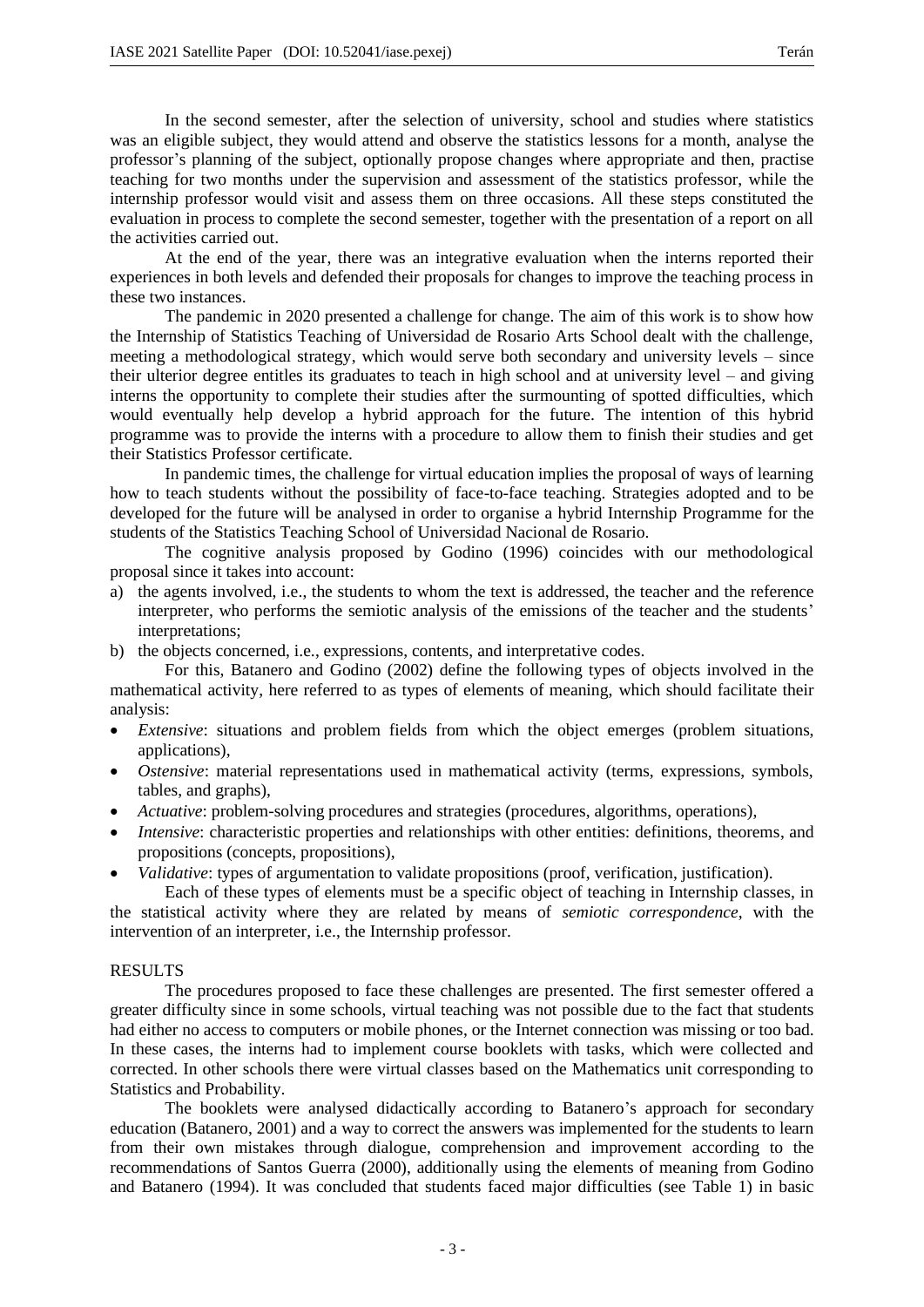notions of probability both in intensive elements (concepts, properties) and in validative ones (interpretation of contextual statistics terms). As for descriptive statistics, the items related to charts and graphs bore difficulties related to the selection of graphs (30%, intensive elements), related to their construction (22% ostensive elements), and related to their interpretation (31% validative elements), failing to interpret the statistically worded assignments. As for measurements of central tendency, variability and asymmetry, a greater difficulty occurred with regard to the intensive elements (75%), since the students often failed to choose the most suitable measure of central tendency. With regard to active elements, the students failed to apply the formulae correctly; and the greatest difficulty occurred with respect to validative elements, since the students did not know how to interpret the results.

| Table 1. Categories of difficulties observed in the internship at high school related to |  |
|------------------------------------------------------------------------------------------|--|
| descriptive statistics and probability, and statistical terms in context                 |  |

| Observed difficulty         | Frequency | Classification according to<br>Batanero and Godino (2002) |
|-----------------------------|-----------|-----------------------------------------------------------|
| Probability                 |           |                                                           |
| Probability concepts        |           | Intensive                                                 |
| Probability properties      |           | Intensive                                                 |
| <i>Statistics</i>           |           |                                                           |
| Contextual statistics terms |           | Validative                                                |
| Descriptive statistics      |           |                                                           |
| Selection of graph          | 30%       | Intensive                                                 |
| Construction of graph       | 22%       | Ostensive                                                 |
| Interpretation of graph     | 31%       | Validative                                                |

For the university stage, the courses were taught virtually and videotaped for analysis. The recordings of the virtual classroom were studied through content analysis, where interns in their virtual classes focused on extensive (20%), intensive (30%) and validative elements (40%); only the remaining 10% worked on the ostensive and actuative elements in their classes (see Table 2). At the end of each unit, the students completed a tree-attempt questionnaire with satisfactory results (60% on the first attempt).

> Table 2. Categories of focus of students in the internship at university teaching from the videotaped teaching units

| Classification according to<br>Batanero and Godino (2002) | Frequency |
|-----------------------------------------------------------|-----------|
| Extensive                                                 | 20%       |
| Intensive                                                 | 30%       |
| Validative                                                | 40%       |
| Ostensive and actuative                                   | 10%       |

In addition, the interaction was analysed through chat and discussion for a (see Table 3), especially in the subjects of inferential statistics, where the students revealed difficulties in interpreting confidence intervals for mean and proportion in context (81%), regression analysis (65%), variance analysis (70%) and chi square (56%), and in the general use of the statistics syllabus validated at the private university where the residents participated.